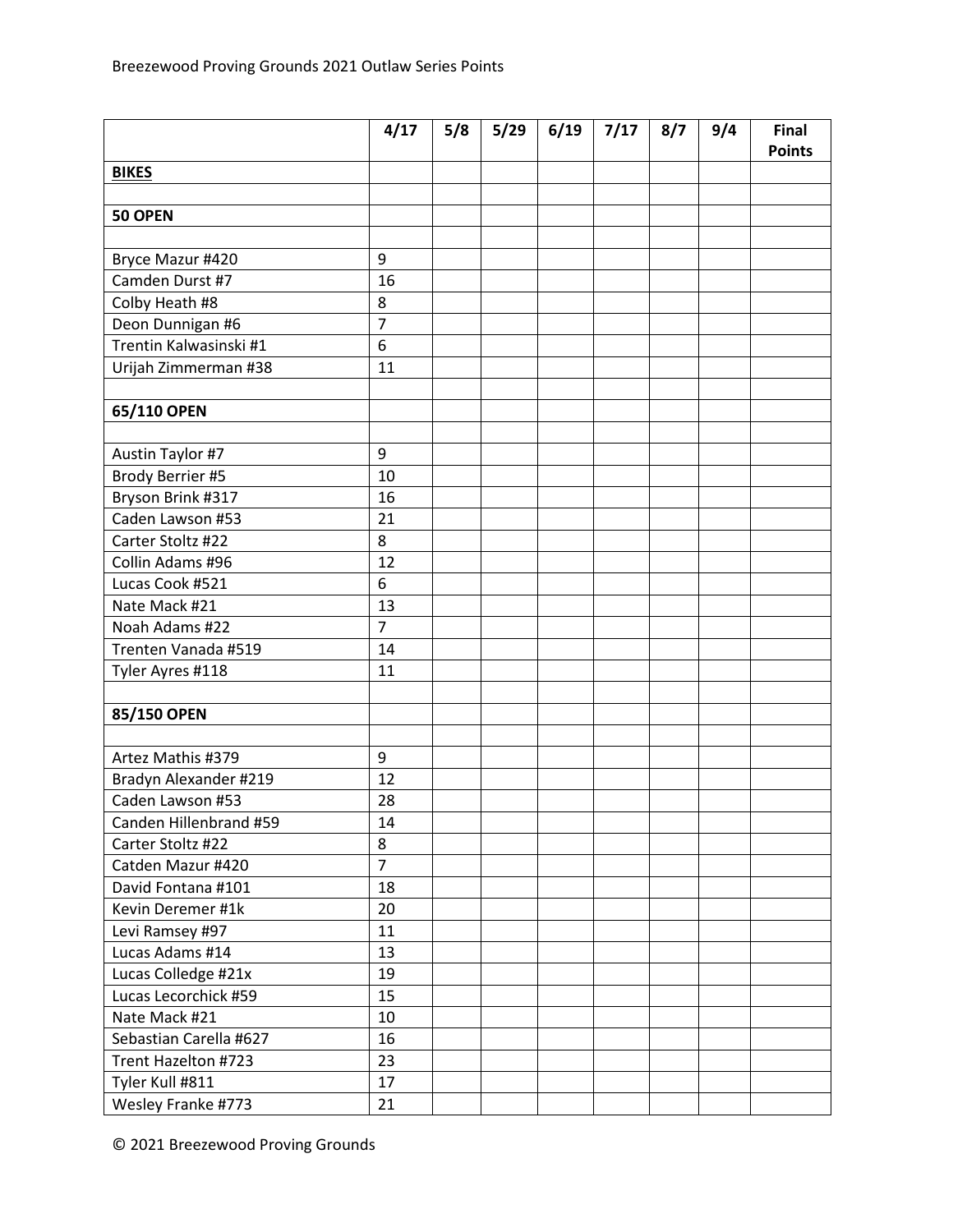| <b>KOOL BOY</b>                |                  |  |  |  |  |
|--------------------------------|------------------|--|--|--|--|
|                                |                  |  |  |  |  |
| Brady Lanzendorfer #x          | 16               |  |  |  |  |
| Brandon Loultz #100            | 8                |  |  |  |  |
| Brendan VanSant #190           | 18               |  |  |  |  |
| Cameron Bash #36               | 14               |  |  |  |  |
| Canden Hillenbrand #59         | 10               |  |  |  |  |
| Gage Boden #28                 | 11               |  |  |  |  |
| John Kerr #83                  | 13               |  |  |  |  |
| Josiah Dick #290               | 17               |  |  |  |  |
| Kaige Norris #22               | 19               |  |  |  |  |
| Kyle Cunningham #219           | 15               |  |  |  |  |
| Matthew VanSant #189           | 26               |  |  |  |  |
| Robert Shuster #831            | 21               |  |  |  |  |
| Tyler Hinson #27               | 9                |  |  |  |  |
| Wesley Franke #773             | 12               |  |  |  |  |
|                                |                  |  |  |  |  |
| <b>TWO STROKE OPEN</b>         |                  |  |  |  |  |
|                                |                  |  |  |  |  |
| Adam Miller #57                | 16               |  |  |  |  |
| Antonio Mathis #474            | 17               |  |  |  |  |
| Brandon Ryman #92              | 9                |  |  |  |  |
| <b>Braxton Mitchell #20</b>    | 25               |  |  |  |  |
| Brendan VanSant #190           | 15               |  |  |  |  |
| Cameron Bash #36               | 14               |  |  |  |  |
| Creed Norris #21               | 12               |  |  |  |  |
| Daniel Reinhardt #871          | 11               |  |  |  |  |
| Dustin Mallow #58              | 20               |  |  |  |  |
| Joshua David #11               | 8                |  |  |  |  |
| Josiah Dick #290               | 13               |  |  |  |  |
| Kaleb Popson #62               | 10               |  |  |  |  |
| Robert Shuster #831            | 18               |  |  |  |  |
|                                |                  |  |  |  |  |
| <b>WOMEN OPEN</b>              |                  |  |  |  |  |
|                                |                  |  |  |  |  |
| Alaynae Forney #369            | 11               |  |  |  |  |
| Baylee Karcher #4              | 8                |  |  |  |  |
| Brooklyn Hensley #07           | $\boldsymbol{9}$ |  |  |  |  |
| Sam Waldrop #336               | 16               |  |  |  |  |
|                                |                  |  |  |  |  |
| <b>OPEN TROPHY - NO POINTS</b> |                  |  |  |  |  |
|                                |                  |  |  |  |  |
| #23                            | $11^{th}$        |  |  |  |  |
| Aaron Miller #12               | 20 <sup>th</sup> |  |  |  |  |
| Adam Gingrich #56              | $22^{nd}$        |  |  |  |  |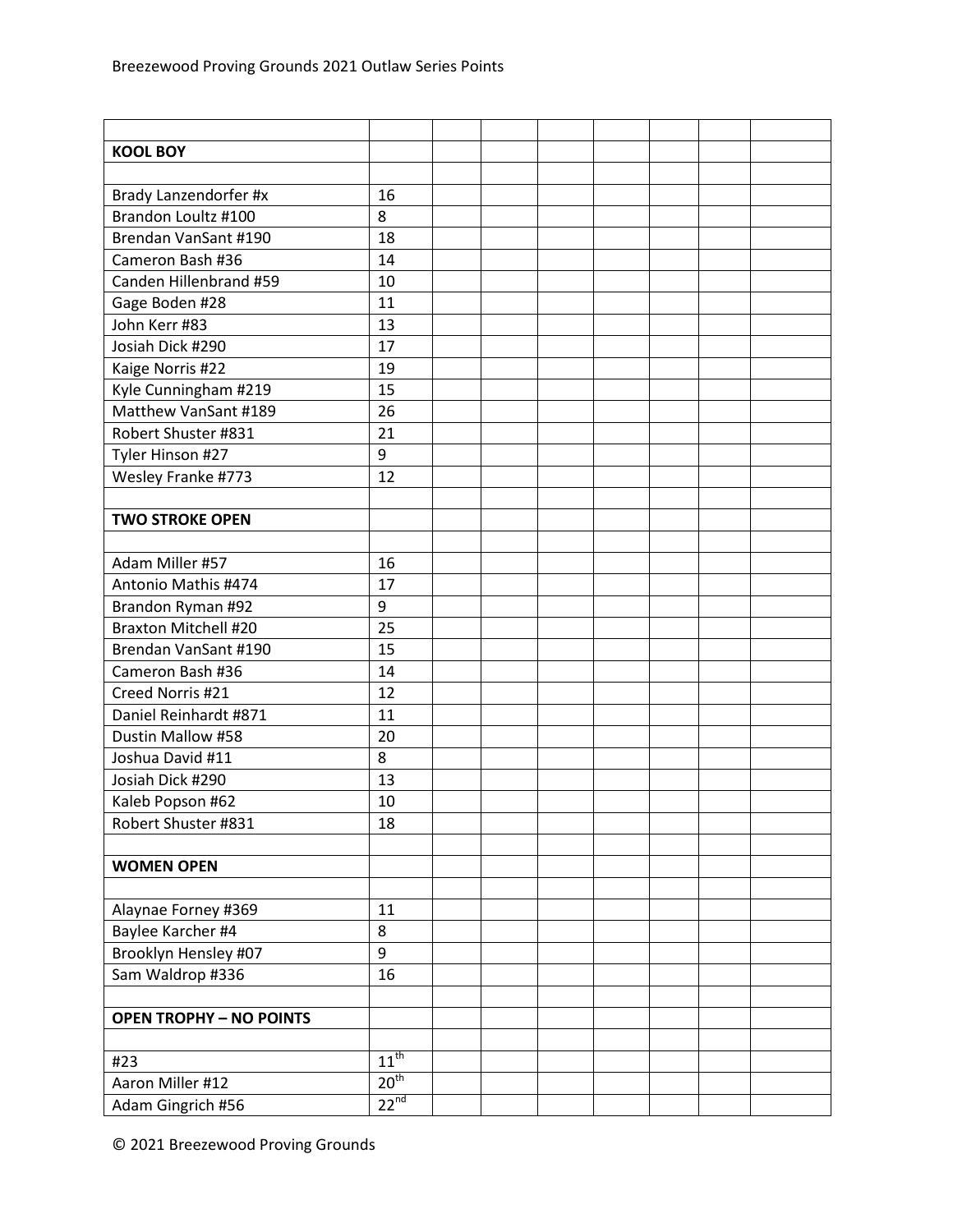| Alston Marker #17x      | 3 <sup>rd</sup>      |  |  |  |  |
|-------------------------|----------------------|--|--|--|--|
| Brady Lanzendorfer #x   | 16 <sup>th</sup>     |  |  |  |  |
| Caleb Middleton #525    | 17 <sup>th</sup>     |  |  |  |  |
| Chase Linaweaver #727   | 7 <sup>th</sup>      |  |  |  |  |
| Chucky Hropovich #09    | 18 <sup>th</sup>     |  |  |  |  |
| Dylan Coon #78          | $14^{\text{th}}$     |  |  |  |  |
| Dylan Snyder #599       | 13 <sup>th</sup>     |  |  |  |  |
| Julius Thomas #202      | $21^{st}$            |  |  |  |  |
| Kyle Hott #219          | $12^{th}$            |  |  |  |  |
| Kyte Murroy #126        | 4 <sup>th</sup>      |  |  |  |  |
| Logan Bishop #925       | 19 <sup>th</sup>     |  |  |  |  |
| Mad Dog #x              | 10 <sup>th</sup>     |  |  |  |  |
| Noah Hazelton #66       | 9 <sup>th</sup>      |  |  |  |  |
| Ryan Sensenig #20       | $23^{rd}$            |  |  |  |  |
| Skylar Whittington #259 | 2 <sup>nd</sup>      |  |  |  |  |
| Travis Kibe #305        | 15 <sup>th</sup>     |  |  |  |  |
| Trevor Kramer #8        | $8^{\text{th}}$      |  |  |  |  |
| Tyler Adams #710        | $5^{\text{th}}$      |  |  |  |  |
| Tyler Helwig #13        | 1 <sup>st</sup>      |  |  |  |  |
| Tyler Hinson #27        | $24^{th}$            |  |  |  |  |
| Tyler Marlin #1         | 6 <sup>th</sup>      |  |  |  |  |
|                         |                      |  |  |  |  |
| <b>250 BEGINNER</b>     |                      |  |  |  |  |
|                         |                      |  |  |  |  |
| Aaron Miller #12        | 19                   |  |  |  |  |
| Adam Croson #12         | 23                   |  |  |  |  |
| Adam Gingrich #56       | 11                   |  |  |  |  |
| Alan Graham #705        | 20                   |  |  |  |  |
| Alaynae Forney #364     | $\overline{7}$       |  |  |  |  |
| Alston Marker #17x      | $34-1$ <sup>st</sup> |  |  |  |  |
| Benton Moyer #17        | $34-1$ <sup>st</sup> |  |  |  |  |
| Brad Coulter #852       | 12                   |  |  |  |  |
| Brandon Flick #326      | 19                   |  |  |  |  |
| Brandon Slebodnick #854 | $28-2^{nd}$          |  |  |  |  |
| Brayden Beal #187       | 10                   |  |  |  |  |
| Brock Adams #3          | 24                   |  |  |  |  |
| Chad Brindle #5         | 24                   |  |  |  |  |
| Chad Brindle Jr #345    | 21                   |  |  |  |  |
| Colby Troutman #555     | 16                   |  |  |  |  |
| Cole Minovich #301      | 9                    |  |  |  |  |
| Colin Seiler #14        | 24                   |  |  |  |  |
| Conner Eagle #2         | 15                   |  |  |  |  |
| Creed Norris #21        | 13                   |  |  |  |  |
| Damian Hensley #10      | 19                   |  |  |  |  |
| David Gray #43          | 22                   |  |  |  |  |
| David Silups #99        | 22                   |  |  |  |  |
|                         |                      |  |  |  |  |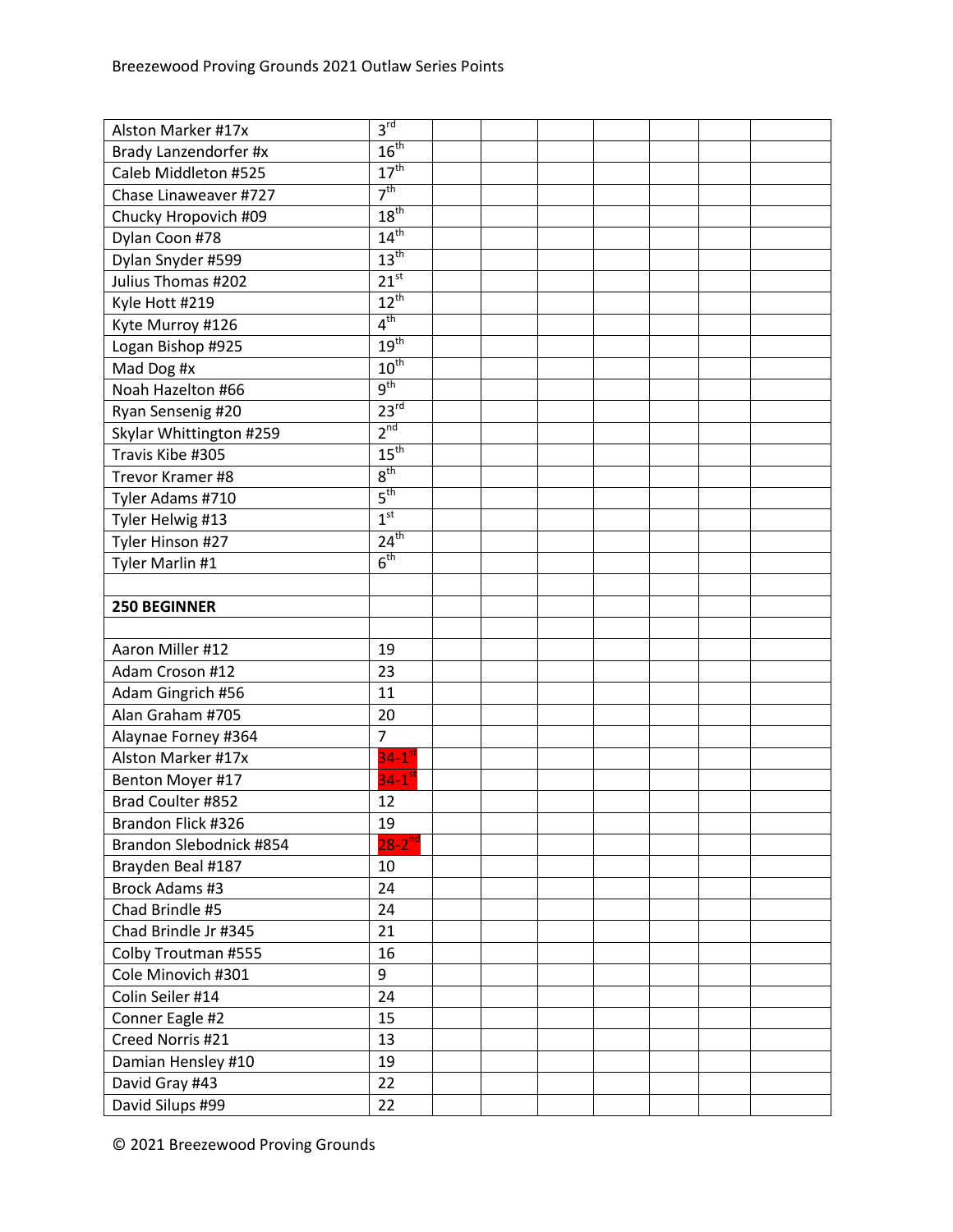| David Wood #111         | 18             |  |  |  |  |
|-------------------------|----------------|--|--|--|--|
| Devon Stump #3          | 21             |  |  |  |  |
| Dylan Page #102         | 11             |  |  |  |  |
| Eric Von Lange #112     | 9              |  |  |  |  |
| Evan Griffith #720      | 26             |  |  |  |  |
| Gage Boden #28          | 8              |  |  |  |  |
| Gideon Smith #33        | 18             |  |  |  |  |
| Gio Feudale #4          | 14             |  |  |  |  |
| Grey Abbott #240        | 16             |  |  |  |  |
| Jaden Dettinger #88     | 23             |  |  |  |  |
| Jaidyn Letterman #65    | 17             |  |  |  |  |
| Jared Porter #234       | 16             |  |  |  |  |
| Jason Mamkawski #28     | 17             |  |  |  |  |
| Jason Riddleberger #26  | 17             |  |  |  |  |
| Jayden Dawson #7        | 11             |  |  |  |  |
| John Kerr #83           | 15             |  |  |  |  |
| Josh Coulter #320       | 20             |  |  |  |  |
| Josh Dixon #741         | 23             |  |  |  |  |
| Justin Verbonitz #410   | 25             |  |  |  |  |
| Kaden Wagner #1         | 18             |  |  |  |  |
| Kaleb Popson #62        | $\overline{7}$ |  |  |  |  |
| Kaz Thompson #335       | 15             |  |  |  |  |
| Kyle Cunningham #219    | 22             |  |  |  |  |
| Kyle Ramsey #17         | 20             |  |  |  |  |
| Landon Dattingey #69    | 26             |  |  |  |  |
| Logan Bishop #925       | $29-2^{nd}$    |  |  |  |  |
| Marshall Amspacher #747 | 13             |  |  |  |  |
| Matthew Yeretta #525    | 10             |  |  |  |  |
| Mikey Stull #702        | 6              |  |  |  |  |
| Nathan Heath #8         | 25             |  |  |  |  |
| Nick McCann #8          | 12             |  |  |  |  |
| Nick Seek #715          | 13             |  |  |  |  |
| Robert Mentzer #722     | $29 - 2^{nq}$  |  |  |  |  |
| Scott Walter #714       | 12             |  |  |  |  |
| Shawn Koller #08        | 8              |  |  |  |  |
| Taylor Smith #x         | 14             |  |  |  |  |
| Travis Berggren #122    | $26 - 3^{rd}$  |  |  |  |  |
| Trevor Sabal #909       | 10             |  |  |  |  |
| Tyler Gardner #209      | 14             |  |  |  |  |
| Weston Barnes #1        | 9              |  |  |  |  |
| William Shockey #217    | $33 - 1^{st}$  |  |  |  |  |
| Wilson Berggren #27     | 25             |  |  |  |  |
| Zack Mack #616          | 21             |  |  |  |  |
| Zack Rickard #41        | $27 - 3^{rd}$  |  |  |  |  |
| Zack Shaw #525          | $27 - 3^{rd}$  |  |  |  |  |
|                         |                |  |  |  |  |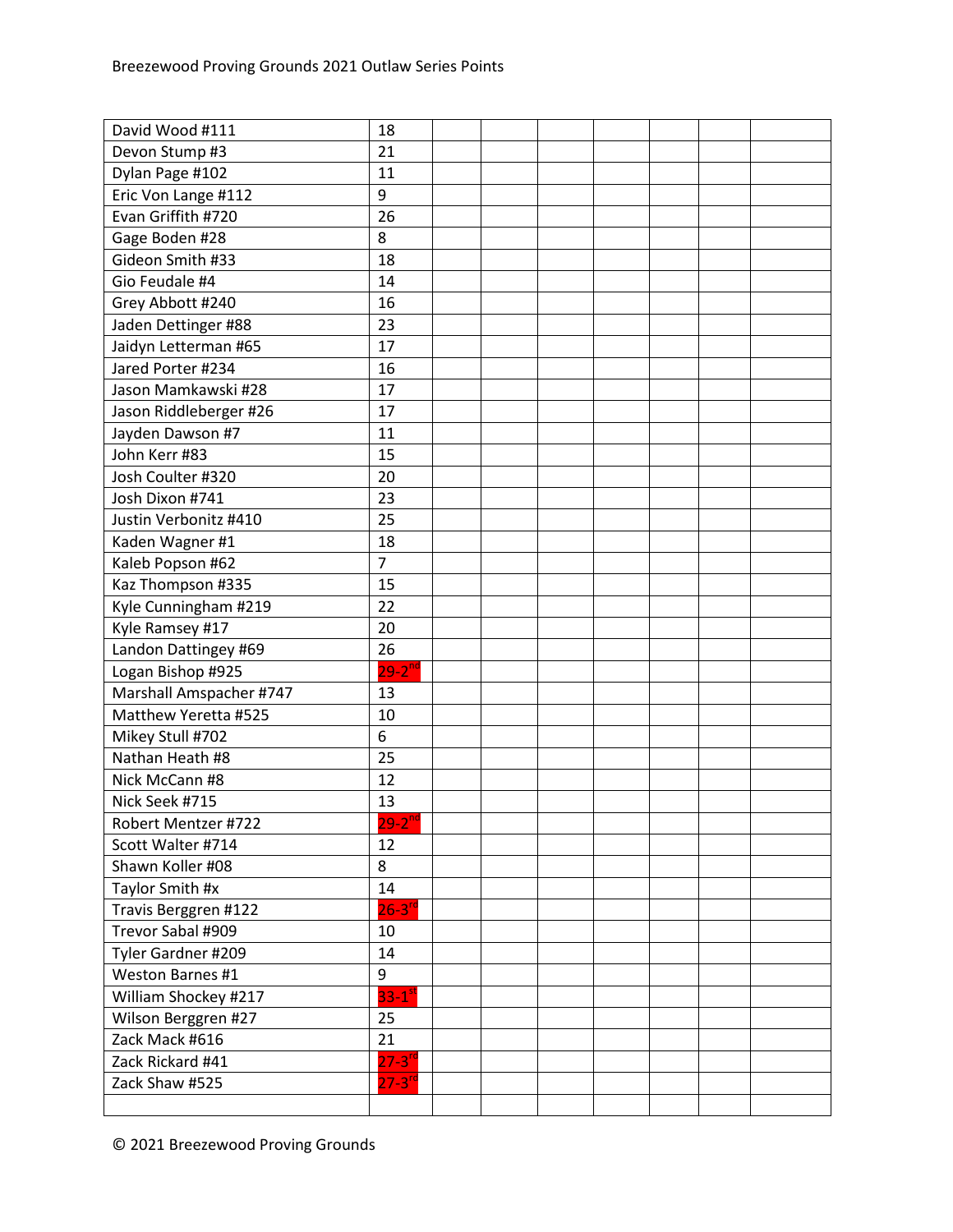| <b>450 BEGINNER</b>     |                        |  |  |  |  |
|-------------------------|------------------------|--|--|--|--|
|                         |                        |  |  |  |  |
| #23                     | 13                     |  |  |  |  |
| #331                    | 18                     |  |  |  |  |
| Antonio Mathis #474     | 19                     |  |  |  |  |
| Blake Lincoln #555      | $32-1$ <sup>st</sup>   |  |  |  |  |
| Blaze Moyer #248        | 20                     |  |  |  |  |
| Brandon Ryman #92       | 6                      |  |  |  |  |
| Brandon Slebdonick #854 | 11                     |  |  |  |  |
| <b>Brock Adams #333</b> | 8                      |  |  |  |  |
| Bryce Plessinger #117   | 22                     |  |  |  |  |
| Bubba Lincoln #222      | 10                     |  |  |  |  |
| Carl Davenport #88      | 12                     |  |  |  |  |
| Chris Mirs #55          | 15                     |  |  |  |  |
| Cody Gerz #22           | $25 - 3^{rd}$          |  |  |  |  |
| Cody Grey #504          | 17                     |  |  |  |  |
| Cole Gerz #46           | 22                     |  |  |  |  |
| David Manikowski #113   | 24                     |  |  |  |  |
| David Riconni #737      | 17                     |  |  |  |  |
| David Swinger #3        | 19                     |  |  |  |  |
| Devon Stump #3          | 15                     |  |  |  |  |
| Dylan Coon #78          | $25-3$ <sup>rd</sup>   |  |  |  |  |
| Dylan Snyder #599       | $32 - 1$ <sup>st</sup> |  |  |  |  |
| Jarred Coleman #96      | $\overline{7}$         |  |  |  |  |
| Jason Riddleberger #26  | 14                     |  |  |  |  |
| Justin Adams #20        | 16                     |  |  |  |  |
| Justin Verbonitz #410   | 23                     |  |  |  |  |
| Kaleb Popson #62        | $\overline{7}$         |  |  |  |  |
| Matt Adams #1           | $27-2$ <sup>nd</sup>   |  |  |  |  |
| Michael Cox #248        | 12                     |  |  |  |  |
| Mikey Stull #702        | 20                     |  |  |  |  |
| Nick Feudale #14        | 11                     |  |  |  |  |
| Nick Richardson #45     | 18                     |  |  |  |  |
| Quentin Thomas #17      | 13                     |  |  |  |  |
| Robert Mentzer #722     | 23                     |  |  |  |  |
| Ryan Adams #878         | 9                      |  |  |  |  |
| Ryan Sensenig #20       | 10                     |  |  |  |  |
| Scott Walter #714       | 9                      |  |  |  |  |
| Shane Jernigan #156     | 21                     |  |  |  |  |
| Tayte Donovan #717      | 24                     |  |  |  |  |
| Travis Ritter #420      | 21                     |  |  |  |  |
| Wes Fritz #46           | 14                     |  |  |  |  |
| William Shcokey #217    | $27 - 2^{nd}$          |  |  |  |  |
| Zachary Burgan #27      | 8                      |  |  |  |  |
| Zann Wills #99          | 16                     |  |  |  |  |
|                         |                        |  |  |  |  |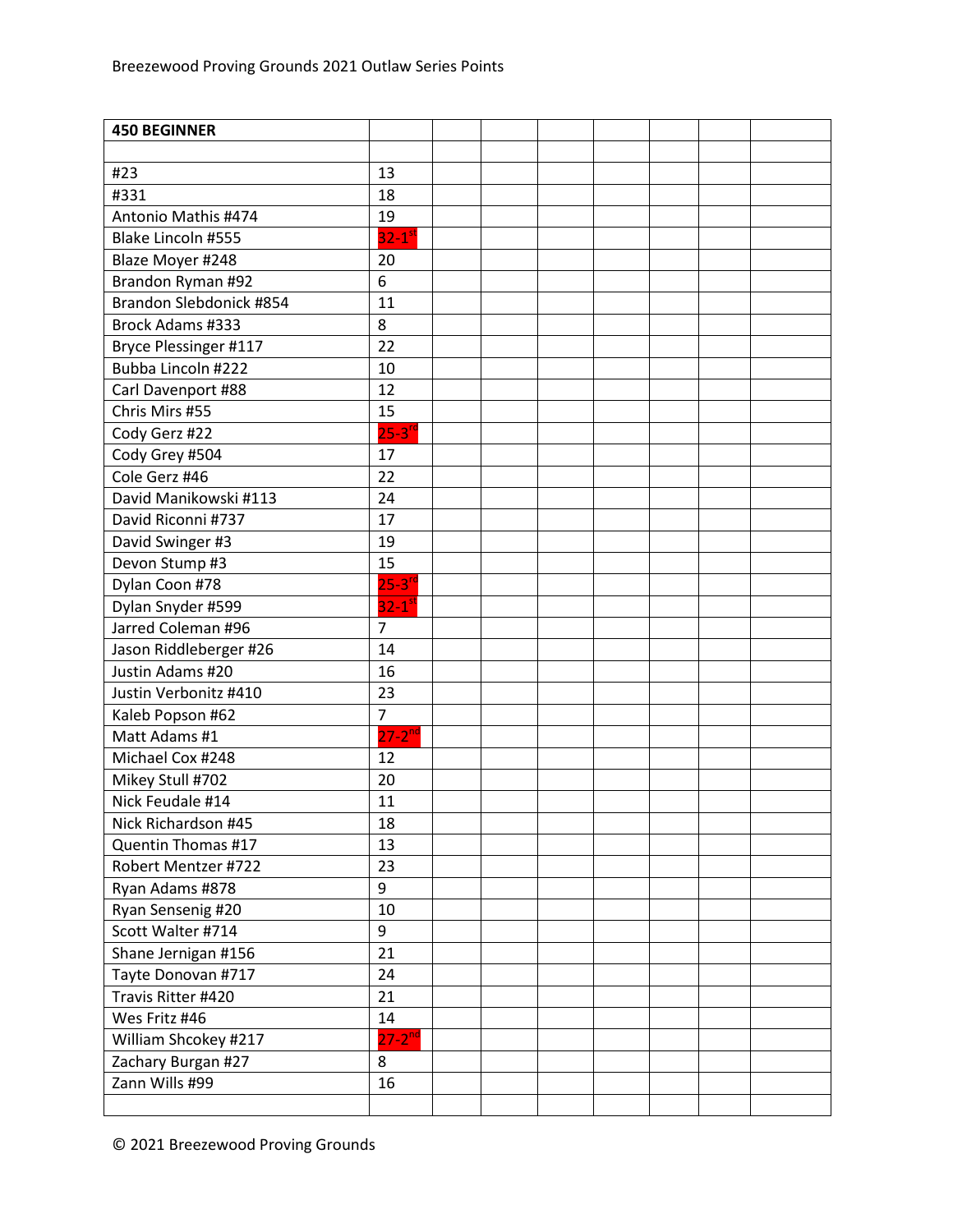| <b>250 INTERMEDIATE</b>     |                |  |  |  |  |
|-----------------------------|----------------|--|--|--|--|
|                             |                |  |  |  |  |
| Adam Miller #57             | 16             |  |  |  |  |
| <b>Braxton Mitchell #20</b> | 37             |  |  |  |  |
| Brock Jumper #112           | 27             |  |  |  |  |
| Chance Fisher #79           | 18             |  |  |  |  |
| Chase Linaweaver #727       | 19             |  |  |  |  |
| Chris Hazelton #65          | 17             |  |  |  |  |
| Danny Waldrop #73           | 12             |  |  |  |  |
| Ethan Schwartz #826         | 13             |  |  |  |  |
| Joey Gerz #2                | 8              |  |  |  |  |
| Josh Phillips #51           | 10             |  |  |  |  |
| Joshua David #11            | 20             |  |  |  |  |
| Kaige Norris #22            | 21             |  |  |  |  |
| Marcus Everly #13           | 29             |  |  |  |  |
| Matthew VanSant #189        | 32             |  |  |  |  |
| Michael Ashby #56           | 14             |  |  |  |  |
| Noah Hazelton #66           | 23             |  |  |  |  |
| Robert Shuster #831         | 30             |  |  |  |  |
| Sam Wilson #131             | 9              |  |  |  |  |
| Scott Garrety #117          | 25             |  |  |  |  |
| Thorn Brothers #151         | 28             |  |  |  |  |
| Trevor Kramer #8            | 22             |  |  |  |  |
| Tyler Adams #710            | 15             |  |  |  |  |
| Tyler Bockman #219          | 24             |  |  |  |  |
| Tyler Hill #512             | 26             |  |  |  |  |
| Zach Waldrop #116           | 11             |  |  |  |  |
|                             |                |  |  |  |  |
| <b>450 INTERMEDIATE</b>     |                |  |  |  |  |
|                             |                |  |  |  |  |
| Adam Miller #57             | 16             |  |  |  |  |
| <b>Braxton Mitchell #20</b> | 34             |  |  |  |  |
| Brett Pochet #225           | 22             |  |  |  |  |
| Casey Payne #34             | 14             |  |  |  |  |
| Chucky Hropovich #09        | 13             |  |  |  |  |
| Cody Johnson #31            | 29             |  |  |  |  |
| Dustin Mallow #58           | 10             |  |  |  |  |
| Greg Seltzer #10            | 20             |  |  |  |  |
| Jacoby Finlaysen #10        | 9              |  |  |  |  |
| John Selby 317              | 19             |  |  |  |  |
| Josh Buckner #56            | 8              |  |  |  |  |
| Marcus Everly #13           | 25             |  |  |  |  |
| Michael Ashby #56           | 12             |  |  |  |  |
| Noah Hazelton #66           | 17             |  |  |  |  |
| Pat Vaughn #114             | $\overline{7}$ |  |  |  |  |
| Robert Shuster #831         | 26             |  |  |  |  |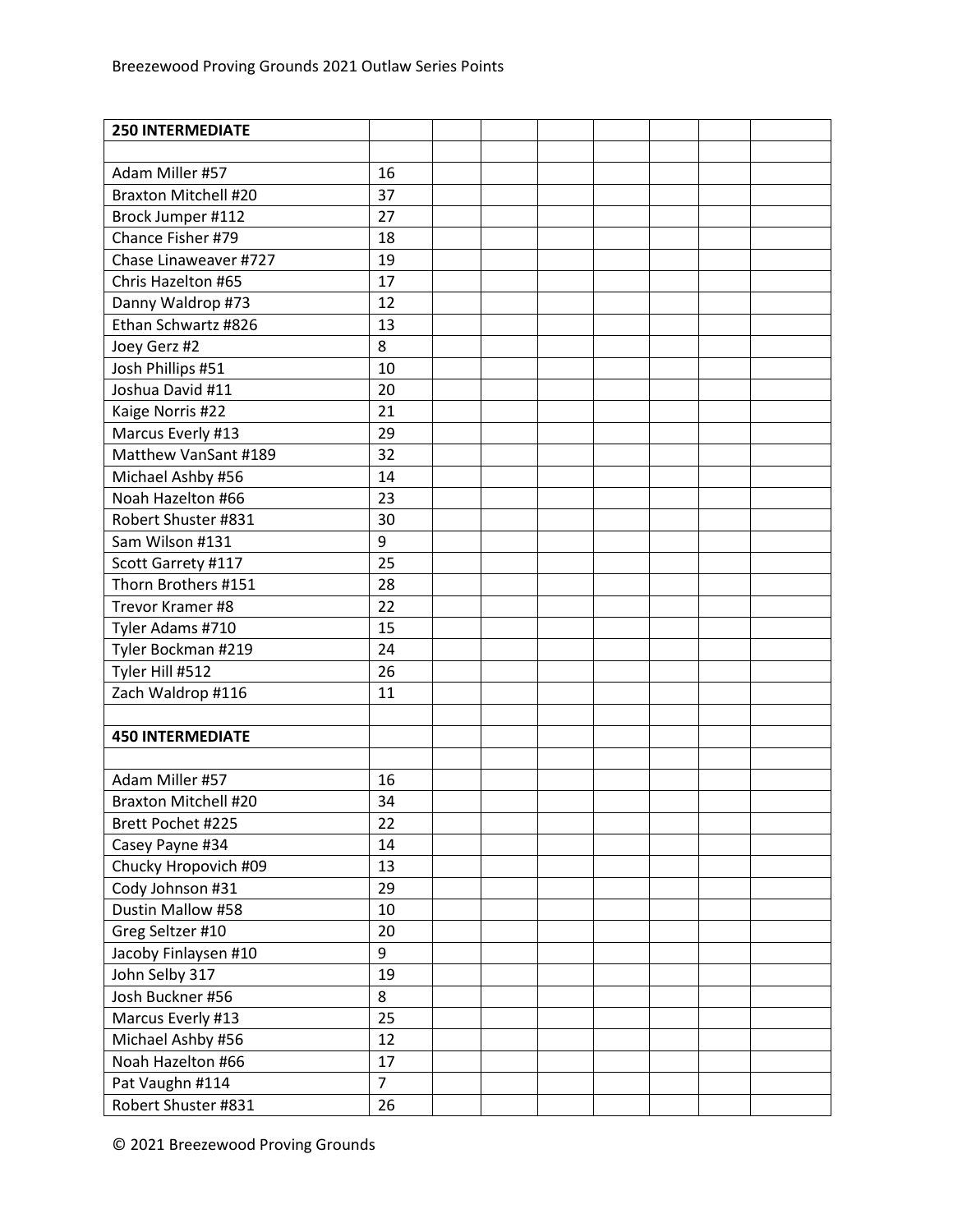| Sam Wilson #131         | 21             |  |  |  |  |
|-------------------------|----------------|--|--|--|--|
| Stone Dyer #187         | 24             |  |  |  |  |
| Thorn Brothers #151     | 23             |  |  |  |  |
| Travis Kibe #305        | 27             |  |  |  |  |
| Tyler Adams #710        | 18             |  |  |  |  |
| Tyler Hill #512         | 15             |  |  |  |  |
| Wyatt Everhart #510     | 11             |  |  |  |  |
|                         |                |  |  |  |  |
| 250 ADVANCED            |                |  |  |  |  |
|                         |                |  |  |  |  |
| Cody Andres #50         | 10             |  |  |  |  |
| Timmy Crosby #279       | 15             |  |  |  |  |
| Tommy Lenz #283         | $\overline{7}$ |  |  |  |  |
| Tyler Marlin #1         | 8              |  |  |  |  |
| Wyatt Everhart #510     | 6              |  |  |  |  |
|                         |                |  |  |  |  |
| <b>450 ADVANCED</b>     |                |  |  |  |  |
|                         |                |  |  |  |  |
| Cody Andres #50         | 9              |  |  |  |  |
| Josh Howser #718        | 17             |  |  |  |  |
| Kyle Hott #219          | $\overline{7}$ |  |  |  |  |
| Randy Lawson #209       | 10             |  |  |  |  |
| Skylar Whittington #259 | 6              |  |  |  |  |
| Timmy Crosby #279       | 12             |  |  |  |  |
| Tyler Helwig #13        | 8              |  |  |  |  |
|                         |                |  |  |  |  |
| VET 30+ OPEN            |                |  |  |  |  |
|                         |                |  |  |  |  |
| Brandon Smith #142      | 25             |  |  |  |  |
| Chris Hazelton #65      | 20             |  |  |  |  |
| Cody Gray #504          | 11             |  |  |  |  |
| Daniel Reinhardt #781   | 12             |  |  |  |  |
| Donny Cross #117        | 7              |  |  |  |  |
| John Selby #17          | 21             |  |  |  |  |
| Josh Howser #718        | 32             |  |  |  |  |
| Justin Gruden #664      | 19             |  |  |  |  |
| Kurt Karcher #495       | 16             |  |  |  |  |
| Mad Dog #x              | 22             |  |  |  |  |
| Matt Adams #1           | 23             |  |  |  |  |
| Matt Grove #472         | 10             |  |  |  |  |
| Mike Feathers #447      | 17             |  |  |  |  |
| Paul Hrubochak #735     | 14             |  |  |  |  |
| Randy Lawson #209       | 27             |  |  |  |  |
| Russell Justus #283     | 6              |  |  |  |  |
| Ryan Adams #828         | 8              |  |  |  |  |
| Travis Ritter #420      | 18             |  |  |  |  |
|                         |                |  |  |  |  |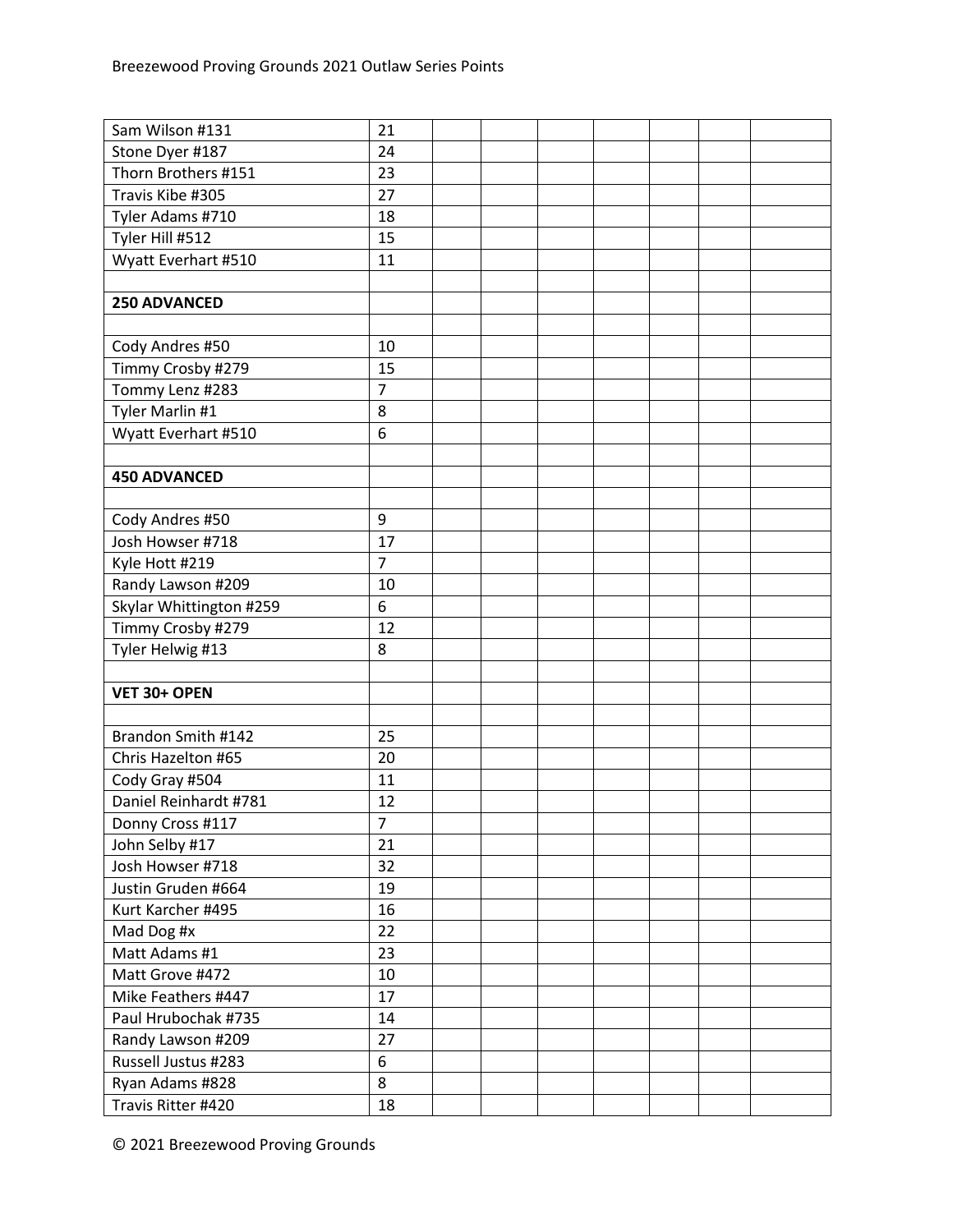| Tyler Hill #512           | 24             |  |  |  |  |
|---------------------------|----------------|--|--|--|--|
| Wes Fritz #46             | 13             |  |  |  |  |
| Zack Shaw #525            | 9              |  |  |  |  |
| Zeb Scott #629            | 15             |  |  |  |  |
|                           |                |  |  |  |  |
| <b>SENIOR 45+ OPEN</b>    |                |  |  |  |  |
|                           |                |  |  |  |  |
| Bill Lauver #442          | 13             |  |  |  |  |
| Danny Waldrop #73         | 18             |  |  |  |  |
| Don Breinich #457         | $\overline{7}$ |  |  |  |  |
| Howard Ramsey #635        | 9              |  |  |  |  |
| Mark Howser #117          | 16             |  |  |  |  |
| Matt VanSant #189         | 15             |  |  |  |  |
| Mike Pettit #546          | 11             |  |  |  |  |
| Paul Hrubochak #735       | 23             |  |  |  |  |
| Ray Eldridge #747         | 10             |  |  |  |  |
| Rick Kramer #43           | 12             |  |  |  |  |
| Ron Adams #424            | 8              |  |  |  |  |
| Zeb Scott #629            | 14             |  |  |  |  |
|                           |                |  |  |  |  |
| <b>PIT BIKE OPEN</b>      |                |  |  |  |  |
|                           |                |  |  |  |  |
| #29                       | 10             |  |  |  |  |
| #385                      | 12             |  |  |  |  |
| Bryson Brink #317         | 13             |  |  |  |  |
| Caden Mazur #420          | 11             |  |  |  |  |
| Hunter Heath #8           | $\overline{7}$ |  |  |  |  |
| JP Long #43               | 8              |  |  |  |  |
| Lucas Cook #521           | $\overline{6}$ |  |  |  |  |
| Ricky Smith #859          | 9              |  |  |  |  |
| Ron Doug #800             | 15             |  |  |  |  |
| Stuart Lewis #15          | 20             |  |  |  |  |
|                           |                |  |  |  |  |
| <b>QUADS</b>              |                |  |  |  |  |
|                           |                |  |  |  |  |
| 50/70 OPEN                |                |  |  |  |  |
|                           |                |  |  |  |  |
| Domeano Dunnigan #1       | 9              |  |  |  |  |
| Easton Hackenburg #24     | 14             |  |  |  |  |
| Jane Beckett #128         | $\overline{7}$ |  |  |  |  |
| Landon Perrier #4         | 6              |  |  |  |  |
|                           |                |  |  |  |  |
| 90/125 OPEN               |                |  |  |  |  |
|                           |                |  |  |  |  |
| Abby Waskiewicz #010      | $\overline{7}$ |  |  |  |  |
| Annabella Eichner-Zuk #11 | 6              |  |  |  |  |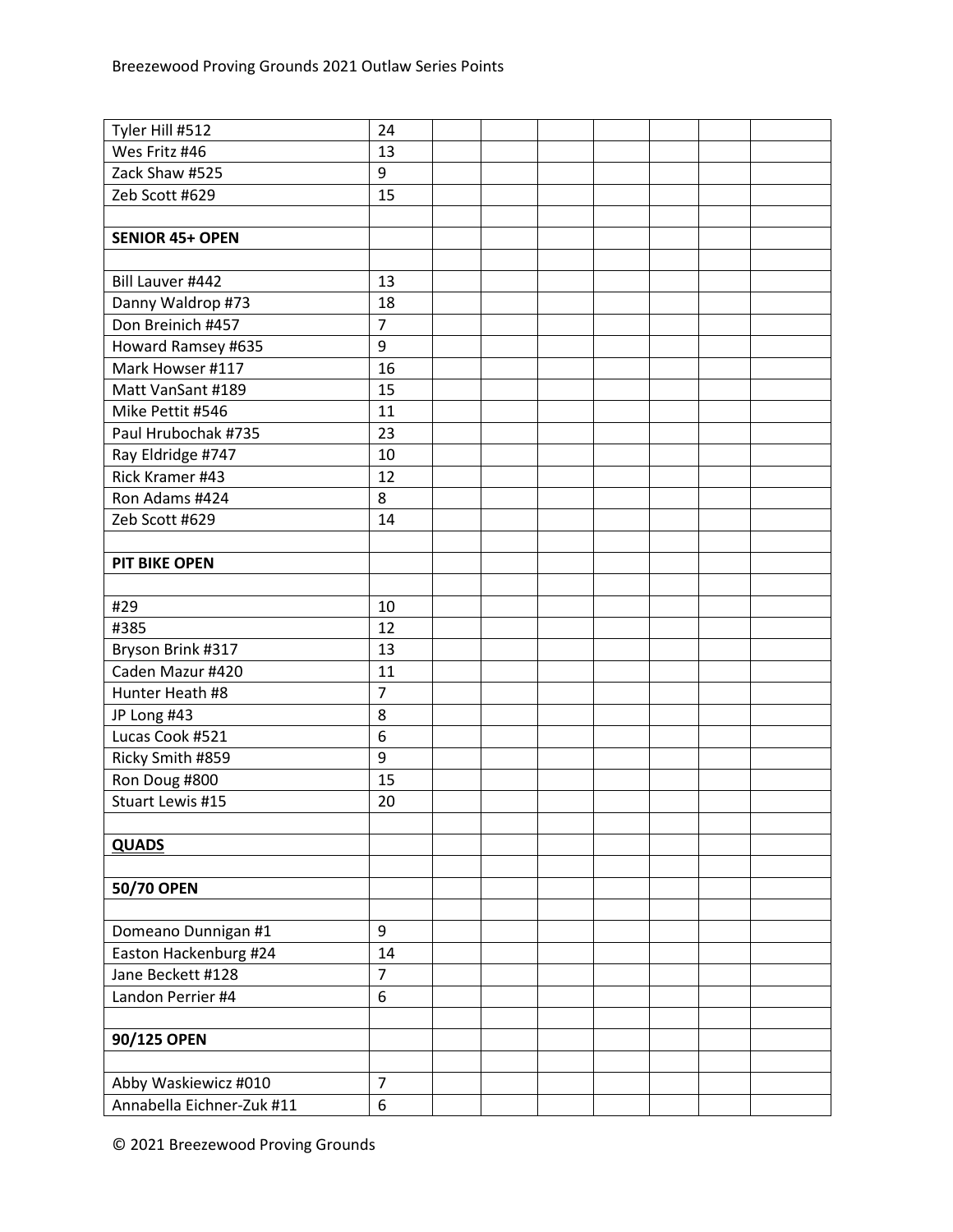| Easton Hackenburg #24    | 10                   |  |  |  |  |
|--------------------------|----------------------|--|--|--|--|
| Jenna Crone #108         | 8                    |  |  |  |  |
| Super Zach Notarianni #9 | 15                   |  |  |  |  |
|                          |                      |  |  |  |  |
| 200/300 OPEN             |                      |  |  |  |  |
|                          |                      |  |  |  |  |
| Ray Eldridge #95         | 8                    |  |  |  |  |
| Super Zach Notarianni #6 | 13                   |  |  |  |  |
|                          |                      |  |  |  |  |
| 400 Open                 |                      |  |  |  |  |
|                          |                      |  |  |  |  |
| Dustin Shelly #109       | 13                   |  |  |  |  |
| Kurt Lecorchick #715     | 8                    |  |  |  |  |
| Kyle Arnold #5           | $\overline{7}$       |  |  |  |  |
| Kyle Church #007         | 11                   |  |  |  |  |
| Matthew Bixter #26       | 6                    |  |  |  |  |
| Nicholas Lueatke #776    | 10                   |  |  |  |  |
| Tyler Marlin #609        | 9                    |  |  |  |  |
| Tyler Notarianni #6      | 18                   |  |  |  |  |
|                          |                      |  |  |  |  |
| <b>BEGINNER OPEN</b>     |                      |  |  |  |  |
|                          |                      |  |  |  |  |
| #19                      | 12                   |  |  |  |  |
| Austin Lewis #343        | 15                   |  |  |  |  |
| Buck Spring #293         | 14                   |  |  |  |  |
| Chase Fetterman #82      | 15                   |  |  |  |  |
| Cody Stutzman #225       | 9                    |  |  |  |  |
| Felecha Dashem #118      | $25-1$ <sup>st</sup> |  |  |  |  |
| Hadden Snyder #315       | 9                    |  |  |  |  |
| Hayden Wentz #407        | 11                   |  |  |  |  |
| Jacob Leland #67         | 11                   |  |  |  |  |
| Jake Englehart #211      | 10                   |  |  |  |  |
| Jake Miller #21          | 10                   |  |  |  |  |
| Jared O'Million #969     | 16                   |  |  |  |  |
| Joey Miller #818         | $20 - 2^{nd}$        |  |  |  |  |
| Joseph Sites #305        | 16                   |  |  |  |  |
| JR Rhinehart #10         | 13                   |  |  |  |  |
| Kyle Church #007         | $18-3$ <sup>rc</sup> |  |  |  |  |
| Matt Reagan #907         | $18 - 3^{10}$        |  |  |  |  |
| Max Bittinger #846       | 17                   |  |  |  |  |
| Nathan Nearhoof #714     | 8                    |  |  |  |  |
| Nathan Shank #625        | 13                   |  |  |  |  |
| Neal Beckett #287        | 14                   |  |  |  |  |
| Nick Schildtknecht #69   | $25-1$ <sup>st</sup> |  |  |  |  |
| Robert Mentzer #412      | $20-2^{nd}$          |  |  |  |  |
| Tom Spencer #08          | 17                   |  |  |  |  |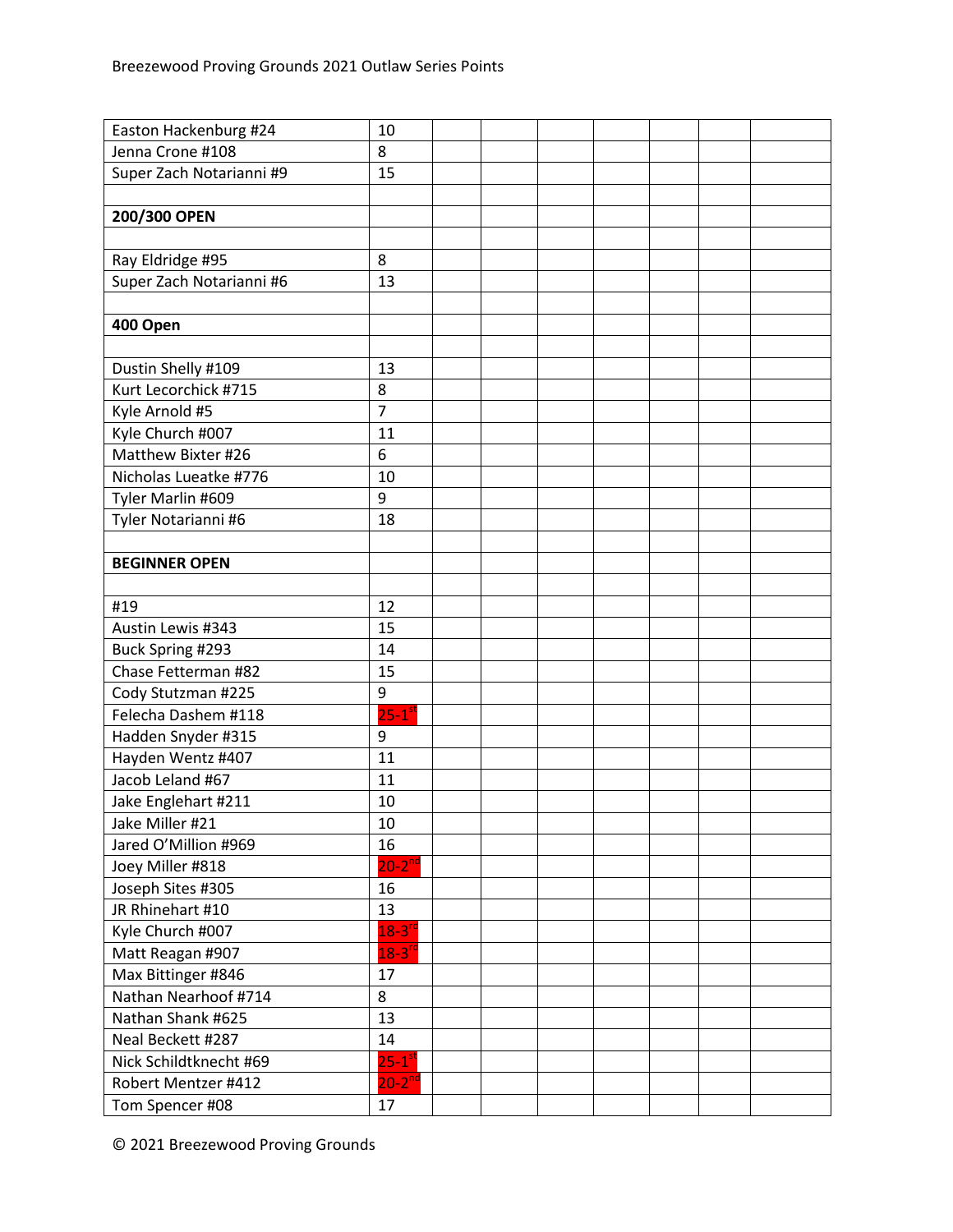| Travis Hodge #98         | 8              |  |  |  |  |
|--------------------------|----------------|--|--|--|--|
| Ty Nichols 325           | 12             |  |  |  |  |
|                          |                |  |  |  |  |
| <b>INTERMEDIATE OPEN</b> |                |  |  |  |  |
|                          |                |  |  |  |  |
| Brendan Kuchinka #88     | 8              |  |  |  |  |
| Cory Thornton #27        | 11             |  |  |  |  |
| Ethan Worden #794        | 18             |  |  |  |  |
| John Wiesheier #524      | 12             |  |  |  |  |
| Josh Castaldo #587       | 13             |  |  |  |  |
| Rich Crowley #118        | $\overline{7}$ |  |  |  |  |
| Ricky Campbell #82       | 15             |  |  |  |  |
| Shelby Cobrando #55      | 14             |  |  |  |  |
| Stacey Eckenrode #431    | 10             |  |  |  |  |
| Taylor Smith #412        | 9              |  |  |  |  |
| Tyler Kalp #28           | 16             |  |  |  |  |
| Zack Davies #3           | 23             |  |  |  |  |
|                          |                |  |  |  |  |
| <b>ADVANCED OPEN</b>     |                |  |  |  |  |
|                          |                |  |  |  |  |
| Andy Rook #31            | 10             |  |  |  |  |
| Ashley Imler #6          | 9              |  |  |  |  |
| Brett Pochet #225        | 17             |  |  |  |  |
| Brock Jumper #112        | 18             |  |  |  |  |
| Bryan Wilhelm #911       | 11             |  |  |  |  |
| Devin Baker #45          | $\overline{7}$ |  |  |  |  |
| Dylan Tremellen #940     | 25             |  |  |  |  |
| Gabe Lukasik #117        | 12             |  |  |  |  |
| Kaden Gingras #003       | 13             |  |  |  |  |
| Tim Notarianni #32       | 16             |  |  |  |  |
| TJ Notarianni #4         | 14             |  |  |  |  |
| Ty Gehman #113           | 20             |  |  |  |  |
| Tyler Marlin #609        | 15             |  |  |  |  |
| Tyler Notarianni #6      | 8              |  |  |  |  |
|                          |                |  |  |  |  |
| <b>WOMEN OPEN</b>        |                |  |  |  |  |
|                          |                |  |  |  |  |
| Anna Waskiewicz #061     | $\overline{7}$ |  |  |  |  |
| Destiny Boden #32        | 9              |  |  |  |  |
| Felecha Dashem #118      | 10             |  |  |  |  |
| Maddie Hill #505         | 12             |  |  |  |  |
| Shelby Cobrando #55      | 17             |  |  |  |  |
| Tabby Krone #4           | 8              |  |  |  |  |
|                          |                |  |  |  |  |
| VET 30+ OPEN             |                |  |  |  |  |
|                          |                |  |  |  |  |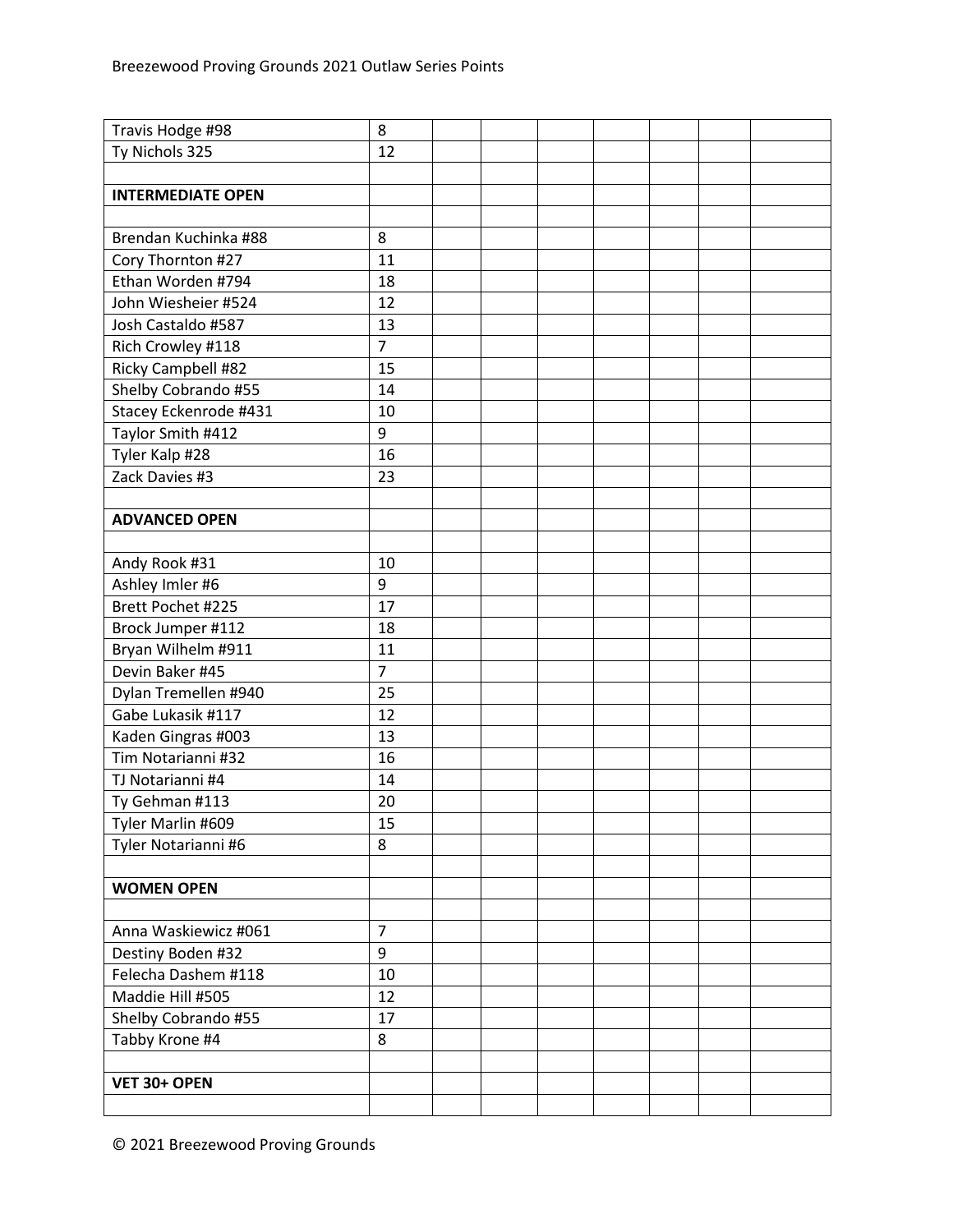| Bill Haer #66          | $\overline{7}$  |  |  |  |  |
|------------------------|-----------------|--|--|--|--|
| Brendan Kuchinka #88   | 14              |  |  |  |  |
| Christopher Tenney #21 | 18              |  |  |  |  |
| Daryl Rhine #45        | 8               |  |  |  |  |
| Dave Keller #77        | $\overline{7}$  |  |  |  |  |
| Dustin Shelly #109     | 10              |  |  |  |  |
| Joey Miller #818       | 6               |  |  |  |  |
| Joseph Sites #305      | 12              |  |  |  |  |
| Josh Castaldo #587     | 11              |  |  |  |  |
| Joshua Diehl #22       | 19              |  |  |  |  |
| Keith Helsley #88      | 10              |  |  |  |  |
| Kurt Lecorchick #715   | 9               |  |  |  |  |
| Nick Gmeinwieses #644  | 11              |  |  |  |  |
| Rich Crowley #118      | 13              |  |  |  |  |
| Stacey Eckenrode #431  | 8               |  |  |  |  |
| Tom Spencer #08        | 9               |  |  |  |  |
|                        |                 |  |  |  |  |
| <b>OPEN TROPHY</b>     |                 |  |  |  |  |
|                        |                 |  |  |  |  |
| Jake Englehart #211    | 6 <sup>th</sup> |  |  |  |  |
| Jake Miller #21        | 9 <sup>th</sup> |  |  |  |  |
| Madison Lukasik #8     | 8 <sup>th</sup> |  |  |  |  |
| Nick Schildtknecht #69 | 7 <sup>th</sup> |  |  |  |  |
| Taylor Smith #412      | 4 <sup>th</sup> |  |  |  |  |
| Tim Notarianni #32     | 1 <sup>st</sup> |  |  |  |  |
| TJ Notarianni #4       | 3 <sup>rd</sup> |  |  |  |  |
| Tyler Kalp #28         | 5 <sup>th</sup> |  |  |  |  |
| Tyler Marlin #609      | 2 <sup>nd</sup> |  |  |  |  |
|                        |                 |  |  |  |  |
| <b>TRIKES</b>          |                 |  |  |  |  |
|                        |                 |  |  |  |  |
| <b>OPEN 2 STROKE</b>   |                 |  |  |  |  |
|                        |                 |  |  |  |  |
| Dave Swinger #520      | 9               |  |  |  |  |
| Jeremy Cuandull #86    | 6               |  |  |  |  |
| John Souto #316        | 17              |  |  |  |  |
| Josh Crone #108        | 8               |  |  |  |  |
| Micah Henry #72        | $\overline{7}$  |  |  |  |  |
| Sam Harkubusick #7     | 12              |  |  |  |  |
| Zachary Howard #249    | 10              |  |  |  |  |
|                        |                 |  |  |  |  |
| <b>OPEN 4 STROKE</b>   |                 |  |  |  |  |
|                        |                 |  |  |  |  |
| Lee Marker #5          | 16              |  |  |  |  |
| Nathan Mellon #36      | $\overline{7}$  |  |  |  |  |
| Pete Galanti #10       | 8               |  |  |  |  |